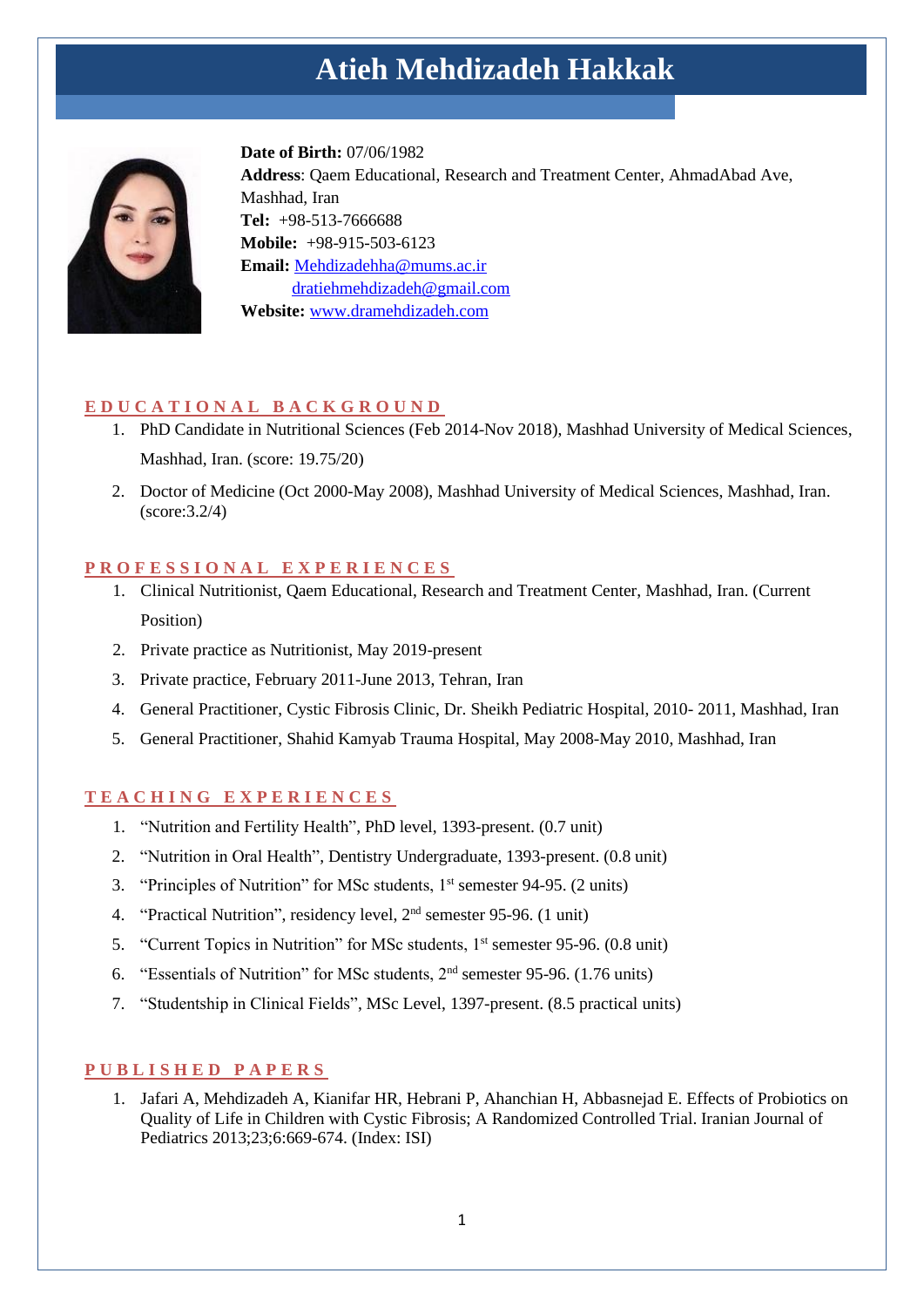- 2. Mehdizadeh A, Keramatipour M, Talebi S, Brook S, Tavakol Afshari J, et al. Analysis of CFTR Gene Mutations in Children with Cystic Fibrosis, First Report from North-East of Iran. Iranian Journal of Basic Medical Sciences 2013;16:8;917-922. (Index: ISI)
- 3. Kianifar H, Fazeli F, Mehdizadeh A. Clinical Profile and Growth Status in Patients with Cystic Fibrosis; a 2-Year Follow up Study. Govaresh 2010;15:1:73-76. (Index: Scopus)
- 4. Nematy M, Mehdizadeh A, Razmpour F. A Review on Nutrition and Skin Aging. Iranian Journal of Dermatology 2015;18: 20-24. (Index: Scopus)
- 5. Kianifar HR, [Hebrani](http://pediatrics.aappublications.org/search?author1=Paria+Hebrani&sortspec=date&submit=Submit) P, Behdani F, [Akhlaghi](http://pediatrics.aappublications.org/search?author1=Saeed+Akhlaghi&sortspec=date&submit=Submit) S, [Dadpour](http://pediatrics.aappublications.org/search?author1=Mohammad+Naser+Dadpour&sortspec=date&submit=Submit) MN[, Mehdizadeh](http://pediatrics.aappublications.org/search?author1=Atieh+H.+Mehdizadeh&sortspec=date&submit=Submit) A. Evaluating Quality of Life and Psychiatric Comorbidity in Children and Adolescents with Constipation (with or without Fecal Incontinence) and Comparison with Healthy Counterparts, Govaresh 2016:21(3):94-199. (Index: Scopus)
- 6. Mazidi M, Rezaie P, Norouzy A, Saeb MH, Mehdizadeh A, Balali S, et al. Investigating the relation between macronutrients intake and anthropometric indices. [Mediterranean Journal of Nutrition and](http://content.iospress.com/journals/mediterranean-journal-of-nutrition-and-metabolism)  [Metabolism](http://content.iospress.com/journals/mediterranean-journal-of-nutrition-and-metabolism) 2015; 8(2):131-138. (Index: Scopus)
- 7. Mohammadi F, Karimi B, Norouzy A, Mehdizadeh A. Comparing the effects of intralipid 10% and 20% on peripheral catheter ablation in pediatric intensive care unit. Iranian Journal of Neonatology 2015;7(1):58-61. (Index: Scopus)
- 8. Kianifar H, Hebrani P, Mehdizadeh A, Fazeli F. Evaluating the Effects of Omega-3 on Quality Of Life in Children with Cystic Fibrosis. Govaresh 2010;15:3:239-242. (Index: SID, Iranmedex, Magiran)
- 9. Boskabadi H, Mehdizadeh A, Alboumiri Z. Effect of the Number of Ramadan Fasting Days on Maternal and Neonatal Outcomes. Journal of Fasting and Health 2014; 2(2): 84-89. (Index: ISC)
- 10. Nematy M, Mehdizadeh A, Saeb MH, Norouzy A, Khajedaloui M, Mazidi M. Assessing serum concentration of zinc among disadvantaged young females under cover of a relief foundation. Journal of Nutritional Sciences and Dietetics 2015;1(4) . (Index: SID, Iranmedex, Magiran)
- 11. Kianifar H, Hebrani P, Mehdizadeh A, et al. Study the Effects of Omega-3 on Growth Indicators and Quality of Life in Children with Cystic Fibrosis. Child: care, health and development 36(S1),65. (Abstract, Index: ISI)
- 12. Kianifar HR, Keramatipour M, Mehdizadeh A, et al. Determining the Frequency of Fifteen Mutations of CFTR Gene in Patients with Cystic Fibrosis Referred to Dr. Sheikh Hospital CF Clinic. Acta Pediatrica,100 (S463),80. (Abstract, Index: ISI)
- 13. Kianifar HR[, Hebrani](http://pediatrics.aappublications.org/search?author1=Paria+Hebrani&sortspec=date&submit=Submit) P, Behdani F, [Akhlaghi](http://pediatrics.aappublications.org/search?author1=Saeed+Akhlaghi&sortspec=date&submit=Submit) S, [Dadpour](http://pediatrics.aappublications.org/search?author1=Mohammad+Naser+Dadpour&sortspec=date&submit=Submit) MN, [Mehdizadeh](http://pediatrics.aappublications.org/search?author1=Atieh+H.+Mehdizadeh&sortspec=date&submit=Submit) A. Evaluating Quality of Life and Psychiatric Comorbidity in Children and Adolescents with Constipation (with or without Fecal Incontinence) and Comparison with Healthy Counterparts. Pediatrics 2015;135(S1):pS15. (Abstract, Index:ISI)
- 14. Zarei-Shargh P, Youzbashian E, Mehdizadeh A, Imani B, Khademi G. Impact of nutrition support team on postoperative nutritional status and clinical outcome in pediatric patients with congenital gastrointestinal anomalies. Clinical Nutrition 2016;35(S1):S50. (Abstract, Index: PubMed)
- 15. Nematy M, Norouzy A, Mehdizadeh A. The 17<sup>th</sup> Congress of Parenteral and Enteral Nutrition Society of Asia (PENSA) and the First Symposium on Fasting and Health, 6<sup>th</sup> -8<sup>th</sup> December 2016, Tehran, Iran. Journal of Fasting and Health 2016;4(1):38. (Index: ISC)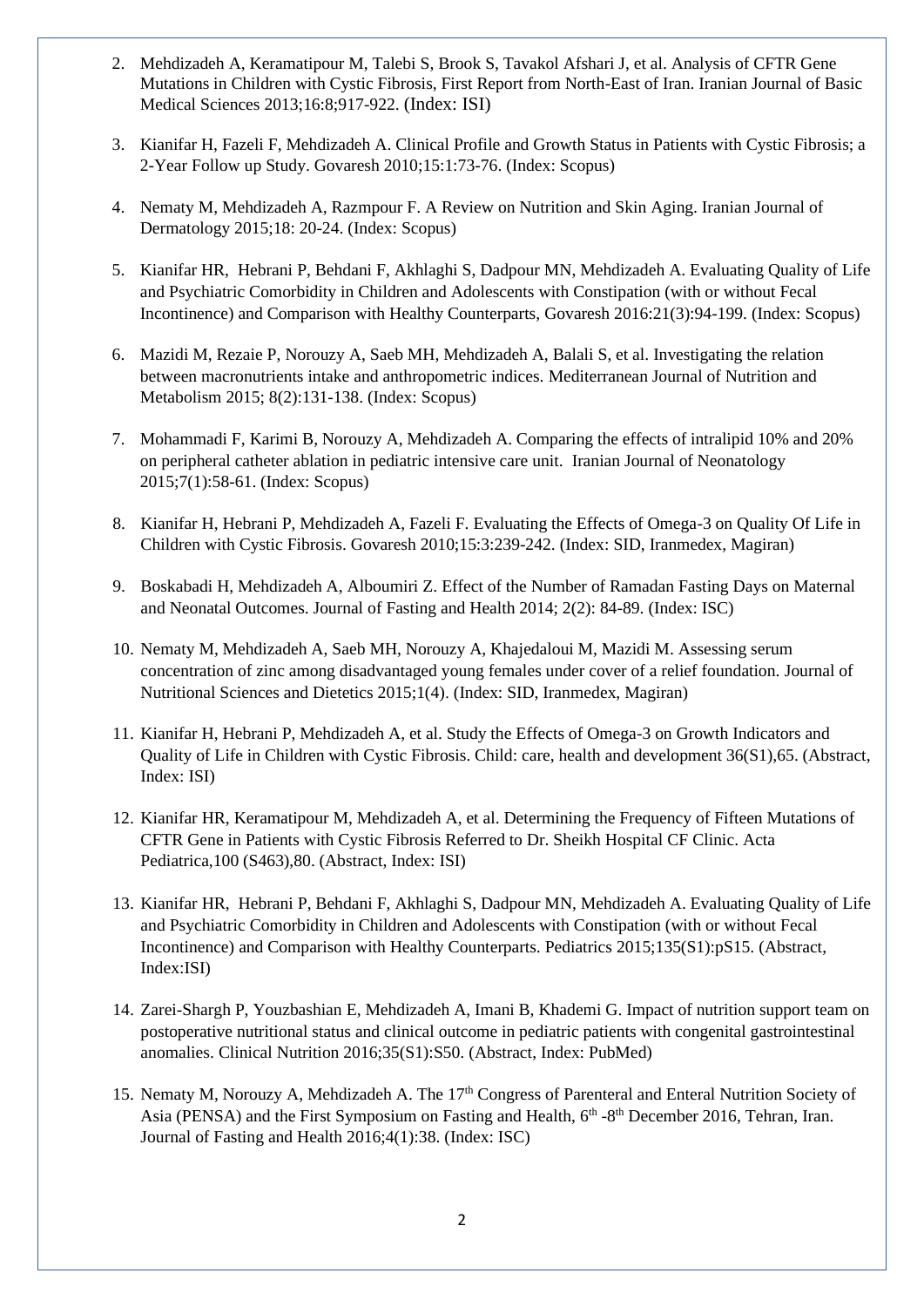- 16. Nematy M, Mehdizadeh A. Introducing the Practical Guideline for Diabetes and Ramadan, Developed by International Diabetes Federation in Collaboration with Diabetes and Ramadan International Alliance, 2016. Journal of Fasting and Health 2016;4(3):95-96. (Index: ISC)
- 17. Zarei-Shargh P, Mehdizadeh A, Bagherniya M, Jarahi L, Mousavi Z, Safarian M. Adherence to Hypoglycemic Medication among Insulin-Treated Patients with Type 2 Diabetes. Iranian Journal of Medical Sciences 2017;42(4):420-21. (Index: PubMed)
- 18. Keshavarz P, Nobakht F, Mirhafez R, Nematy M, Aziminezhad M, Ayati S, Esmaily H, Pourali L, Mehdizadeh A., et al. Alterations in Lipid Profile, Zinc and Copper Levels and Superoxide Dismutase Activities in Normal Pregnancy and Preeclampsia. The American Journal of the Medical Sciences 2017;353(6):552-58. (Index: PubMed)
- 19. Amiri-Moghadam Sh, Nematy M, Eghtesadi Sh, Khalili M, Mojarrad M, Jazayeri Sh, Vosooghinia H, Khosravi A, Salehi M, Beheshti-Namdar A, Mehdizadeh A. Effects of L-carnitine supplementation on body composition in patients with nonalcoholic steatohepatitis (NASH). Clinical Nutrition 2017;36(S1):76. (Abstract, Index: PubMed)
- 20. Ahmadi F, Nematy M, Shafiee M, Norouzy A, Taefi M, Esmaeili H, Arabi M, Hashemi M, Mehdizadeh A. Plasma n-3 polyunsaturated fatty acids are associated with both overall and abdominal obesity in Iranian adults. Journal of Experimental Food Chemistry 2017:3:2(S):103. (Abstract)
- 21. Mehdizadeh A, Nematy M, Ghayour-Mobarhan M, Khadem-Rezaiyan M, Sardar MA, Leis A, et al. A Customized Intervention Program Aiming at Improving Healthy Eating and Physical Activity among Preschool Children: Iran Healthy Start Study Protocol. JMIR Res Protoc 2018;7(12):e11329. (PubMed, IF:4.671)
- 22. Khademi Gh, Imani B, Mehdizadeh A. Assessment, Intervention and Monitoring: Stepwise Nutritional Management in Pediatric Intensive Care Unit. Journal of Comprehensive Pediatrics 2019;10(1):e66474. (Index: Scopus)
- 23. [Mehdizadeh A,](https://www.ncbi.nlm.nih.gov/pubmed/?term=Mehdizadeh%20A%5BAuthor%5D&cauthor=true&cauthor_uid=30414753) [Shafiee M,](https://www.ncbi.nlm.nih.gov/pubmed/?term=Shafiee%20M%5BAuthor%5D&cauthor=true&cauthor_uid=30414753) [Khadem-Rezaiyan M,](https://www.ncbi.nlm.nih.gov/pubmed/?term=Khadem-Rezaiyan%20M%5BAuthor%5D&cauthor=true&cauthor_uid=30414753) [Sardar MA,](https://www.ncbi.nlm.nih.gov/pubmed/?term=Sardar%20MA%5BAuthor%5D&cauthor=true&cauthor_uid=30414753) [Vatanparast H,](https://www.ncbi.nlm.nih.gov/pubmed/?term=Vatanparast%20H%5BAuthor%5D&cauthor=true&cauthor_uid=30414753) [Rose E,](https://www.ncbi.nlm.nih.gov/pubmed/?term=Rose%20E%5BAuthor%5D&cauthor=true&cauthor_uid=30414753) [Rajabzadeh](https://www.ncbi.nlm.nih.gov/pubmed/?term=Rajabzadeh%20M%5BAuthor%5D&cauthor=true&cauthor_uid=30414753)  [M,](https://www.ncbi.nlm.nih.gov/pubmed/?term=Rajabzadeh%20M%5BAuthor%5D&cauthor=true&cauthor_uid=30414753) [Nematy M.](https://www.ncbi.nlm.nih.gov/pubmed/?term=Nematy%20M%5BAuthor%5D&cauthor=true&cauthor_uid=30414753) Evidence for the validity of the children's attraction to physical activity (CAPA) scale in Iranian preschool children. [Journal of](https://www.ncbi.nlm.nih.gov/pubmed/30414753) Pediatric Nursing 2019;44:e52-e57. (PubMed, IF:1.56)
- 24. [Mehdizadeh A,](javascript:void(0);) Nematy M, [Khadem-Rezaiyan](javascript:void(0);) M, [Norouzy](javascript:void(0);) A, Sardar MA, [Vatanparast](javascript:void(0);) H. Implementing and Pilot Testing of a Customized Intervention to Increase Physical Activity and Healthy Eating Among Preschool Children: A Randomized Controlled Trial. Clinical Nutrition 2019;38(S1):51. (Abstract, Index: PubMed)
- 25. [Mehdizadeh A,](https://www.ncbi.nlm.nih.gov/pubmed/?term=Mehdizadeh%20A%5BAuthor%5D&cauthor=true&cauthor_uid=31479311) [Nematy M,](https://www.ncbi.nlm.nih.gov/pubmed/?term=Nematy%20M%5BAuthor%5D&cauthor=true&cauthor_uid=31479311) [Vatanparast H,](https://www.ncbi.nlm.nih.gov/pubmed/?term=Vatanparast%20H%5BAuthor%5D&cauthor=true&cauthor_uid=31479311) [Khadem-Rezaiyan M,](https://www.ncbi.nlm.nih.gov/pubmed/?term=Khadem-Rezaiyan%20M%5BAuthor%5D&cauthor=true&cauthor_uid=31479311) [Emadzadeh M.](https://www.ncbi.nlm.nih.gov/pubmed/?term=Emadzadeh%20M%5BAuthor%5D&cauthor=true&cauthor_uid=31479311) [Impact of Parent](https://www.researchgate.net/publication/335597593_Impact_of_Parent_Engagement_in_Childhood_Obesity_Prevention_Interventions_on_Anthropometric_Indices_among_Preschool_Children_A_Systematic_Review)  [Engagement in Childhood Obesity Prevention Interventions on Anthropometric Indices among Preschool](https://www.researchgate.net/publication/335597593_Impact_of_Parent_Engagement_in_Childhood_Obesity_Prevention_Interventions_on_Anthropometric_Indices_among_Preschool_Children_A_Systematic_Review)  [Children: A Systematic Review.](https://www.researchgate.net/publication/335597593_Impact_of_Parent_Engagement_in_Childhood_Obesity_Prevention_Interventions_on_Anthropometric_Indices_among_Preschool_Children_A_Systematic_Review) [Childhood](https://www.ncbi.nlm.nih.gov/pubmed/?term=Impact+of+Parent+Engagement+in+Childhood+Obesity+Prevention+Interventions+on+Anthropometric+Indices+among+Preschool+Children%3A+A+Systematic+Review) Obesity 2019. (ISI, IF:2.42)
- 26. A. Mehdizadeh, H. Vatanparast, M. Khadem-Rezaiyan, et al., Validity and reliability of the Persian version of Nutrition Screening Tool for Every Preschooler (NutriSTEP®) in Iranian preschool children, Journal of Pediatric Nursing 2020. (PubMed, IF:1.5)
- 27. Jafari SA, Otley A, Vahed, HR, et al., Validation of the Persian Version of IMPACT-III Quality of Life Questionnaire in Iranian Children with Inflammatory Bowel Disease. Iranian Journal of Pediatrics 2020. (ISI, IF:0.58)
- 28. Co-author, "Standard of Service, Medical Nutrition Therapy in Admitted Adult Patients with Cancer", published by The Ministry of Health and Medical Education, Iran, 1398.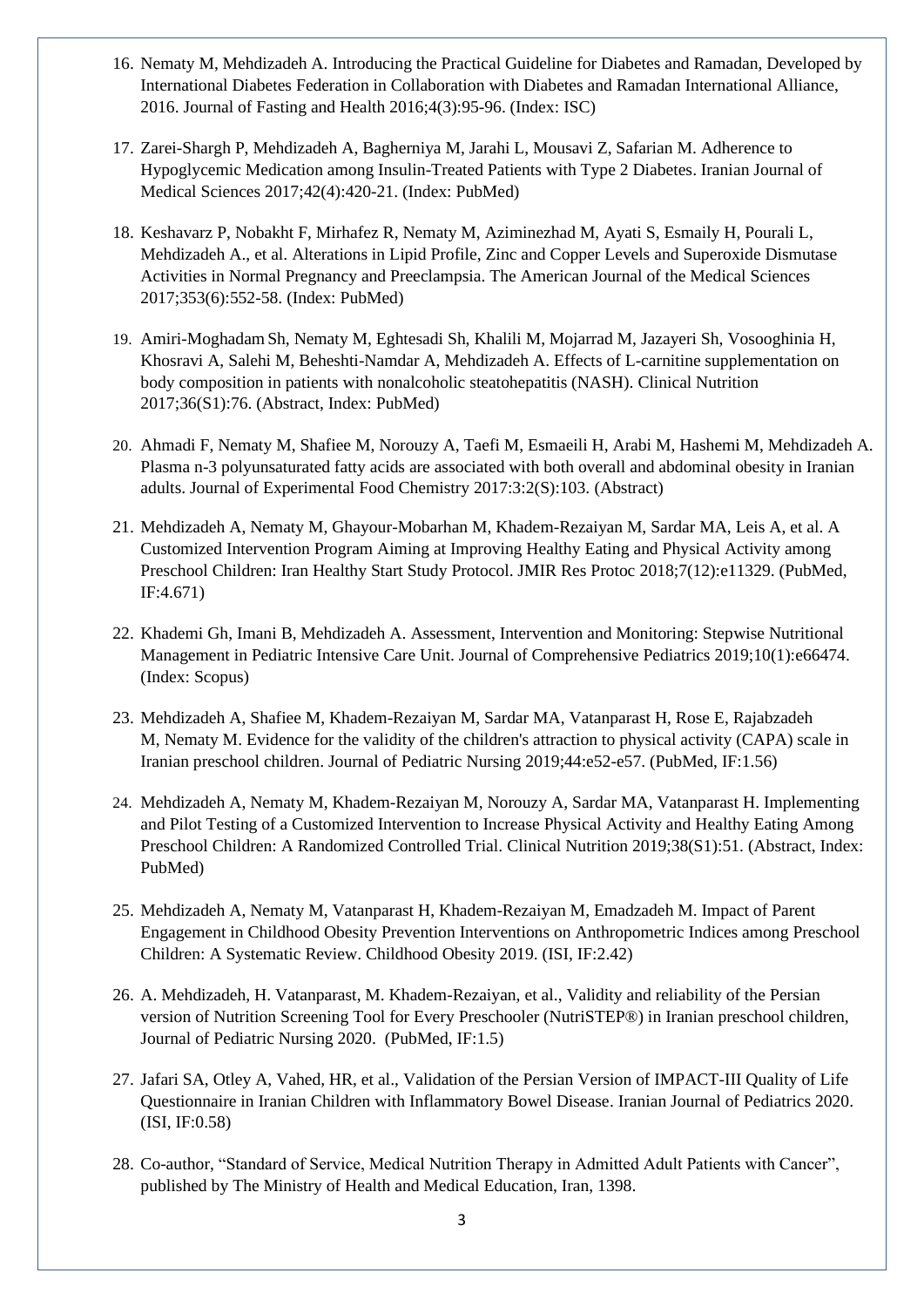29. Co-author, "Standard of Service, Weight Management in Outpatient Adults with Overweight and Obesity", published by The Ministry of Health and Medical Education, Iran, 1398.

#### **P U B L I S H E D B O O K S :**

- 1. "Care and Treatment in Cystic Fibrosis", published by Mashhad University of Medical Sciences Publication, winter 1390
- 2. "Learn more about CF, a book for parents of children with Cystic Fibrosis," published by "Varastegan Publication," winter 1391
- 3. Training Book for Cystic Fibrosis patients in three volumes, published by "Varastegan Publication" in winter 1391
- 4. "Knowledgeable Parents, Healthier Children", Published by "Sorush and Setareh" Publication, Summer 1396
- 5. "Literacy, Education, Activity, Play (Healthy Nutrition)", Published by "Sorush and Setareh" Publication, Summer 1396
- 6. "Literacy, Education, Activity, Play (Healthy Nutrition)", Published by "Sorush and Setareh" Publication, Summer 1396

#### **A W A R D S A N D H O N O R S**

- 1. Superior PhD student in 19<sup>th</sup> "Motahari Festival", 1397(2018), Mashhad University of Medical Sciences, Mashhad, Iran
- 2. Top score in PhD board exam
- 3. Mashhad University of Medical Sciences Scholarship Award for 6-months Education Completion
- 4. The best poster award in Excellence in Pediatrics Congress 2012, Madrid, Spain
- 5. The best oral presentation award in 17<sup>th</sup> Congress of PENSA, 2016, Tehran, Iran
- 6. ESPEN 2017 Travel Fellowship Grant for the best abstract, The Hague, The Netherlands
- 7. The best University Calligraphy artwork award in the 8<sup>th</sup> Cultural Festival of the Ministry of Health
- 8. Local Organizer of the 1<sup>st</sup> European Society of Clinical Nutrition and Metabolism (ESPEN) Life-long Learning Program (LLL), directed by the "Iranian Parenteral and Enteral Nutrition (PEN) Society", February 2020, Mashhad, Iran
- 9. Certificate of a 25-month residency completion in "Clinical Nutrition" in hospital inpatient and outpatient departments, Mashhad, Iran
- 10. Certificate of 14 workshops in Clinical Nutrition and Metabolism (ESPEN Life Long Learning live courses), Spain, Philippine and The Netherlands
- 11. Designing and establishing a 9-unit comprehensive course plan and logbook entitled "Studentship in Clinical Field" for training MSc graduates of Nutritional Sciences (Educational Process)
- 12. Vice Chancellor and member of director board of Iranian Nutrition Society (Khorasan branch)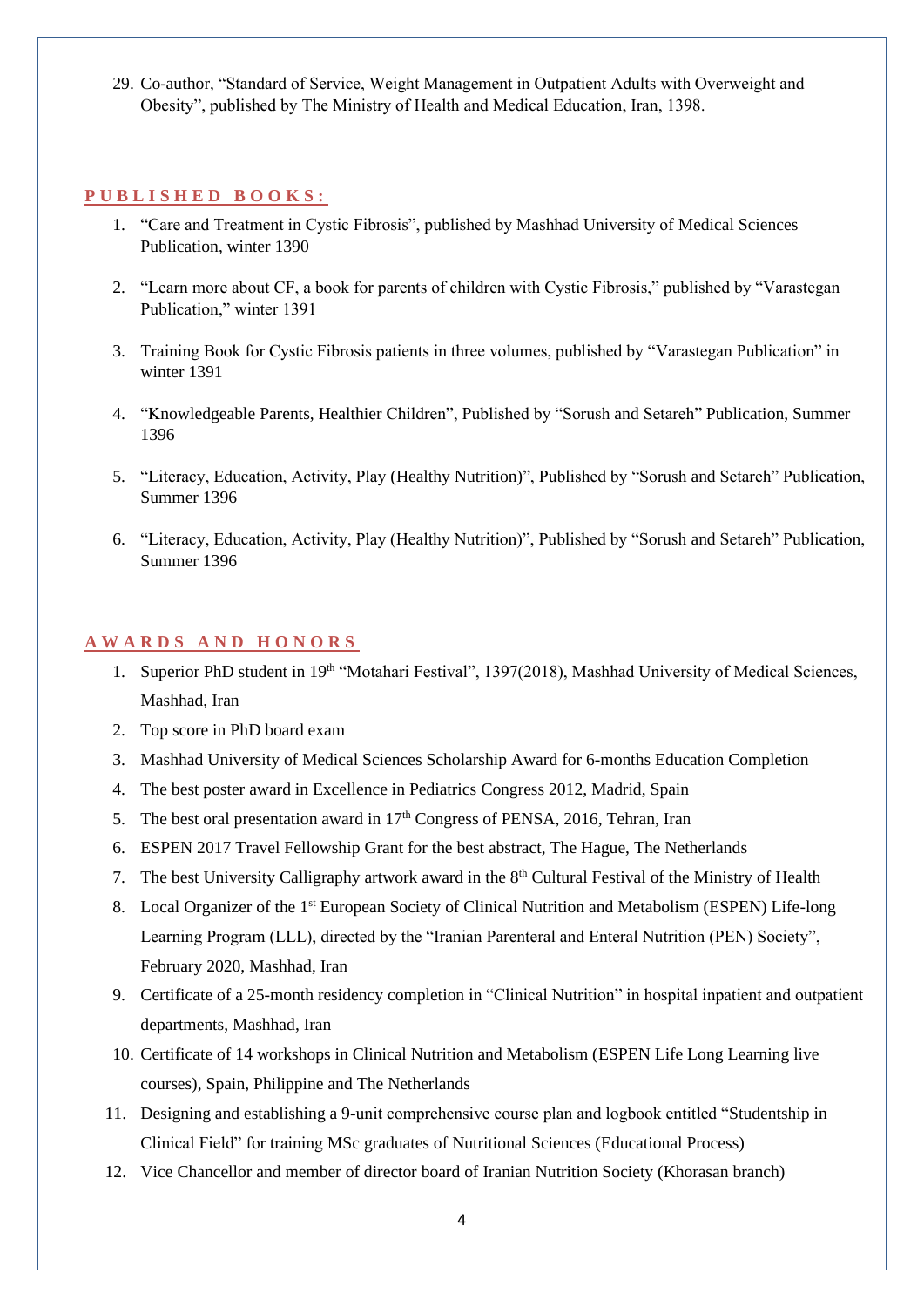- 13. Member of founder and director board of "Pooyadam Cystic Fibrosis Association", 1388-present
- 14. Representative in "Students Consultation Committee", 1394-1397
- 15. Member of Excellence in Pediatrics Community
- 16. Member of European Society for Clinical Nutrition and Metabolism (ESPEN)
- 17. Member of Iranian Society of Nutrition (ISN)
- 18. Member of American Society of Nutrition
- 19. Executive team member, "The 1st Food Festival", held by Department of Nutrition, Mashhad Medical School, 2019
- 20. Lecturer and Executive Secretary, "World Diabetes Day 2019", held by Department of Nutrition, Mashhad Medical School, 2019
- 21. Executive team member, "The 3<sup>rd</sup> International Clinical Nutrition Conference", 17-19 February 2020, Mashhad, Iran
- 22. Operating a 24-hour "Clinical Nutrition Workshop" for specialty assistants in Qaem Educational Hospital, Fall, 2019, Mashhad, Iran
- 23. Lecturer, "Nutrition in Diabetic Patients", Continuous Medical Education, 2019 (code: 112862)
- 24. Lecturer, "Nutrition in ICU", Continuous Medical Education, 2019 (code: 144188)
- 25. Lecturer, "Updates in Pediatric Nutrition", Continuous Medical Education, 2019 (code: 146301)
- 26. Lecturer, "Review on Dermatology Updates", Continuous Medical Education, 2019 (code: 139332)
- 27. Lecturer, "Hospital Nutrition", Continuous Medical Education, 2019 (code: 145975)
- 28. Lecturer and Executive Secretary, "Diagnosis and Treatment of Overweight and Obesity", Continuous Medical Education, 2019 (code: 149564)
- 29. Lecturer and Executive Secretary, "Case Scenario Periodical Conference", Continuous Medical Education, 2019
- 30. Lecturer/Teacher in the ESPEN LLL program/workshop, February 2020, Mashhad, Iran

## **I N T E R N A T I O N A L A N D N A T I O N A L P R E S E N T A T I O N S**

- 1. "Investigating the Effects of Fish Oil on Growth Indicators in Children with Cystic Fibrosis." The 17th Congress of Parenteral and Enteral Nutrition Society of Asia (PENSA), Dec 2016, Tehran, Iran. (Oral)
- 2. "Introducing the Practical Guideline for Diabetes and Ramadan". The 17th Congress of Parenteral and Enteral Nutrition Society of Asia (PENSA), Dec 2016, Tehran, Iran (Oral)
- 3. "Introducing a Long-term Ketogenic Diet for Epileptic Pediatric Patients". The 17th Congress of Parenteral and Enteral Nutrition Society of Asia (PENSA), Dec 2016, Tehran, Iran (Oral)
- 4. "Assessment, Intervention and Monitoring: Stepwise Nutritional Management in Pediatric Intensive Care Unit". The 2nd International and the 14th Iranian Nutrition Congress, Sep 2016, Tehran, Iran (Poster)
- 5. ["Can Nutrition Support Team Improve Post-operative Nutritional Status in Pediatric Patients Undergoing](http://research.mums.ac.ir/webdocument/load.action?webdocument_code=3000&masterCode=8024334)  [Gastrointestinal Surgery?"](http://research.mums.ac.ir/webdocument/load.action?webdocument_code=3000&masterCode=8024334) The 2<sup>nd</sup> International and the 14<sup>th</sup> Iranian Nutrition Congress, Sep 2016, Tehran, Iran (Poster)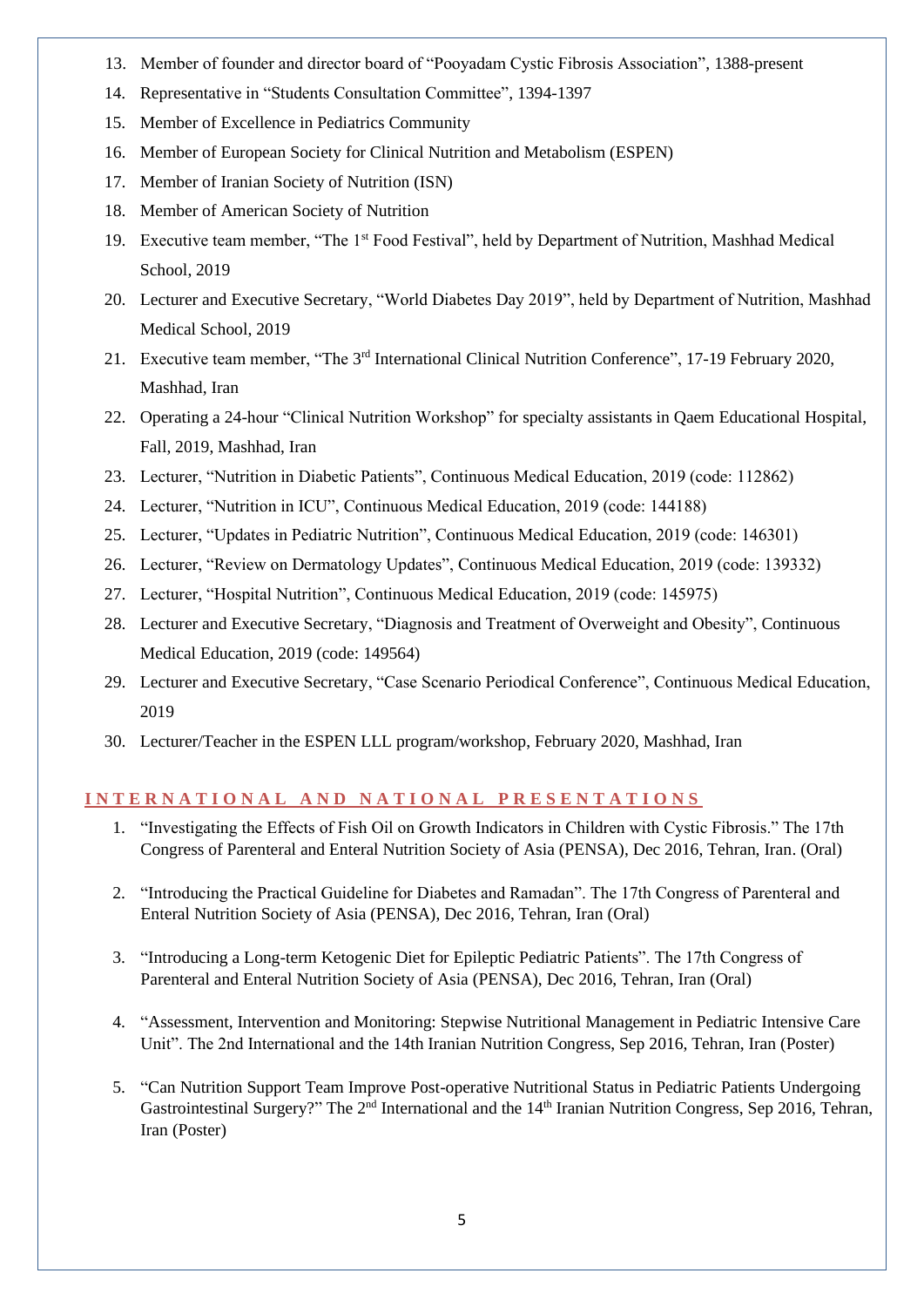- 6. "How do Probiotics Affect Growth, Quality of Life and Pulmonary Exacerbation in Children with Cystic Fibrosis." Excellence in Pediatrics Congress, 2012, Madrid, Spain (Poster)
- 7. "Determining the Frequency of Fifteen Mutations of CFTR Gene in Patients with Cystic Fibrosis Referred to Dr. Sheikh Hospital CF Clinic." Excellence in Pediatrics Congress, Dec 2011, Istanbul, Turkey (Poster)
- 8. "Designing and Operating a Center for Management of Children with Cystic Fibrosis." Sarvar Pediatric Festival, 1389, Mashhad, Iran (Poster)
- 9. "Study the Effects of Omega-3 on Growth Indicators and Quality of Life in Children with Cystic Fibrosis." Excellence in Pediatrics Congress, Dec 2009, Florence, Italy (Poster)
- 10. "A Review on Management of Sarcopenia." 1<sup>st</sup> Razavi Congress in Clinical Nutrition, August 2014, Mashhad, Iran (Poster)
- 11. "Evaluating quality of life and psychiatric comorbidity in children and adolescents with constipation (with or without fecal incontinence) and comparison with healthy counterparts." Excellence in Pediatrics Conference, December 2014, Dubai, UAE (Poster)
- 12. "Assessing serum concentration of zinc among females aged 18-30 under cover of a relief foundation." 1st International Nutrition Congress, December 2014, Tehran, Iran (Poster)
- 13. IUNS Symposium on Capacity and Leadership Development in Nutritional Sciences, March 2014, Tokyo, Japan
- 14. "Epigenetic changes in early life and future risk of obesity." Mashhad Medical School English journal club session, April 2015, Mashhad, Iran (Oral)
- 15. "Plasma n-3 polyunsaturated fatty acids are associated with both overall and abdominal obesity in Iranian adults." 2<sup>nd</sup> International Conference on Food Chemistry and Nutrition. July 2017, Vancouver, Canada (Poster)
- 16. "Effects of L-carnitine supplementation on body composition in patients with nonalcoholic steatohepatitis (NASH)". 39th ESPEN Congress, September 2017, The Hague, The Netherlands (Poster)
- 17. "The role of nutrition support team on improving post-operative nutritional status in pediatric patients undergoing gastrointestinal surgery". The 18<sup>th</sup> Congress of Parenteral and Enteral Nutrition Society of Asia (PENSA), Nov 2017, Manila, Philippines (Poster)
- 18. "Association between dysglycemia and mortality in children receiving parenteral nutrition in pediatric intensive care unit". The 18<sup>th</sup> Congress of Parenteral and Enteral Nutrition Society of Asia (PENSA), Nov 2017, Manila, Philippines (Poster)
- 19. "A Customized Intervention Program Aiming at Improving Healthy Eating and Physical Activity among Preschool Children: Iran Healthy Start Study Protocol". The 3<sup>rd</sup> International Congress and the 15<sup>th</sup> Iranian Nutrition Congress, Dec 2018, Tehran, Iran (Poster)
- 20. "Evidence for the validity of the children's attraction to physical activity (CAPA) scale in Iranian preschool children". The 3<sup>rd</sup> International Congress and the 15<sup>th</sup> Iranian Nutrition Congress, Dec 2018, Tehran, Iran (Poster)
- 21. "Validity and Reliability of the Nutrition Screening Tool for Every Preschooler (NutriSTEP®) in Iranian Preschool Children". The 3<sup>rd</sup> International Congress and the 15<sup>th</sup> Iranian Nutrition Congress, Dec 2018, Tehran, Iran (Oral)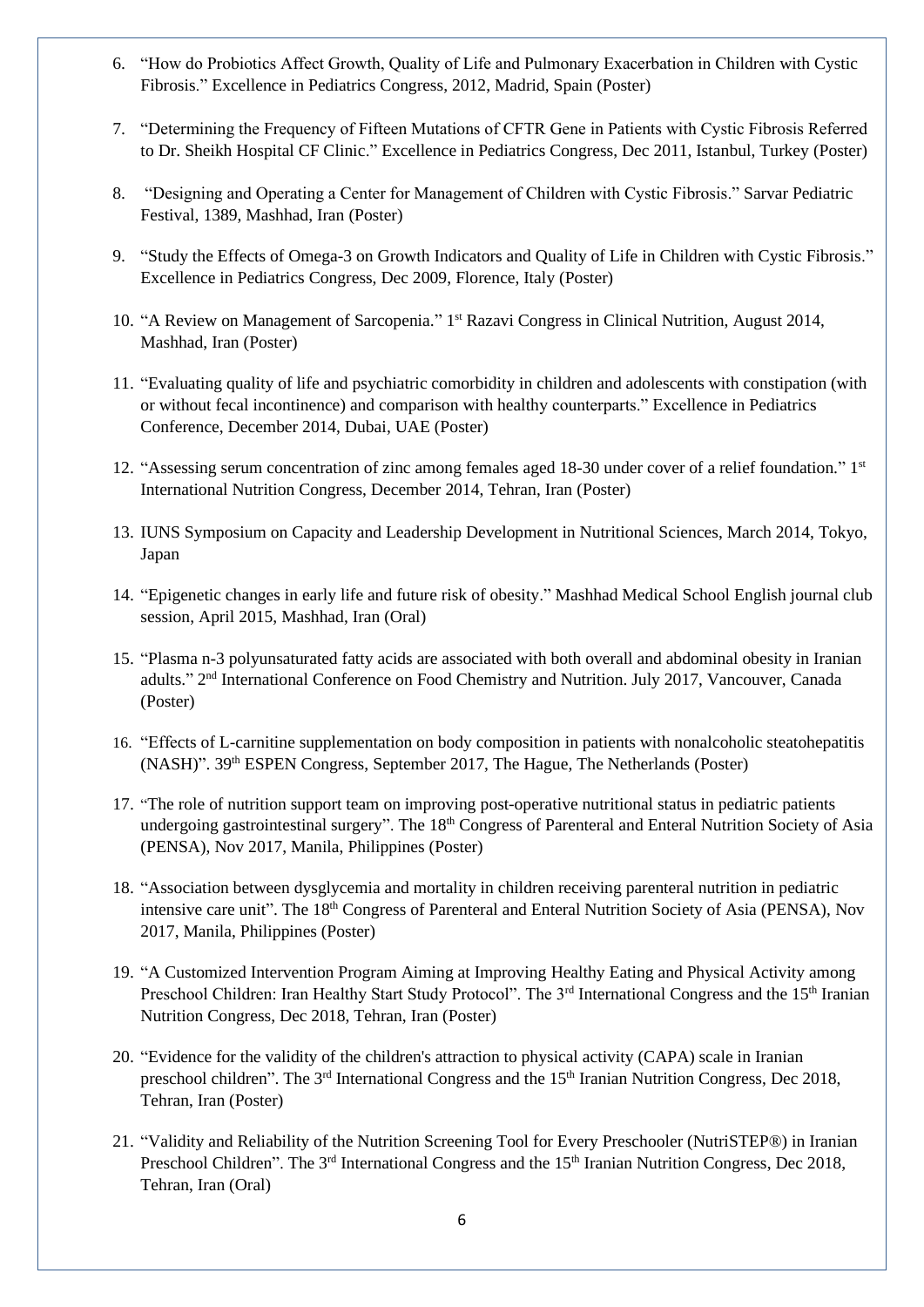- 22. "Appetite Suppressant Hormones and Diet Planning Strategies in Management of Obesity". The 3rd International Clinical Nutrition Congress, Feb 2020, Mashhad, Iran (Oral)
- 23. "Comparison of NutritionDay Results of 2019, 2017 and 2010 in Iran: Trends and Changes". The 3rd International Clinical Nutrition Congress, Feb 2020, Mashhad, Iran (Oral)
- 24. "A Customized Intervention Program Aiming at Improving Healthy Eating and Physical Activity among Preschool Children: Iran Healthy Start Study Protocol". 15<sup>th</sup> Iranian Nutrition Congress of Children and Adolescents, Feb 2020, Tehran, Iran (Oral)
- 25. "Parent Engagement and Prevention of Childhood Obesity: A Systematic Review". European and International Congress on Obesity (Online), 2020.
- 26. "Validity and reliability of the Persian version of Nutrition Screening Tool for Every Preschooler (NutriSTEP®) in Iranian preschool children". European Society for Clinical Nutrition and Metabolism (ESPEN) Virtual Congress, 2020.
- 27. "Validity and reliability of the Persian version of Nutrition Screening Tool for Every Preschooler (NutriSTEP®) in Iranian preschool children". 42nd European Society for Clinical Nutrition and Metabolism (ESPEN) Virtual Congress, 2020.

#### **W O R K S I N P R O G R E S S**

- 1. Implementing the Iran Healthy Start program in national level
- 2. Designing a protocol for promotion of hospital nutrition in cooperation with Deputy of Treatment (MUMS)
- 3. "Case Scenario" monthly sessions, registered at Continuing Medical Education System.

#### **W O R K S H O P S A T T E N D E D**

- 1. "Scientific Writing, Editing and Communication Skills" (2 days), Mashhad, Iran
- 2. "Essentials of SPSS, Excel, Endnote, Article Review, Writing Proposal, Search Skills (24 hours), Mashhad, Iran
- 3. "Systematic Review and Meta-Analysis" (8 hours), Mashhad, Iran
- 4. "English Skills for Scientific Writing" (16 hours), Mashhad, Iran
- 5. "Sport Nutrition" (4 hours), Tehran, Iran
- 6. "Advanced Weight Management" (4 hours), Tehran, Iran
- 7. ESPEN Life Long Learning Program: "Oral-Enteral Nutrition", Tehran, Iran
- 8. ESPEN Life Long Learning Program: "Nutritional Support in Perioperative Period", Tehran, Iran
- 9. ESPEN Life Long Learning Program: "Nutritional Support in Intensive Care Unit (ICU) Patients, Tehran, Iran
- 10. ESPEN Life Long Learning Program: "Nutritional Support in Liver and Pancreatic Diseases", The Hague, The Netherlands
- 11. ESPEN Life Long Learning Program: "Nutrition in the Respiratory Diseases", The Hague, The Netherlands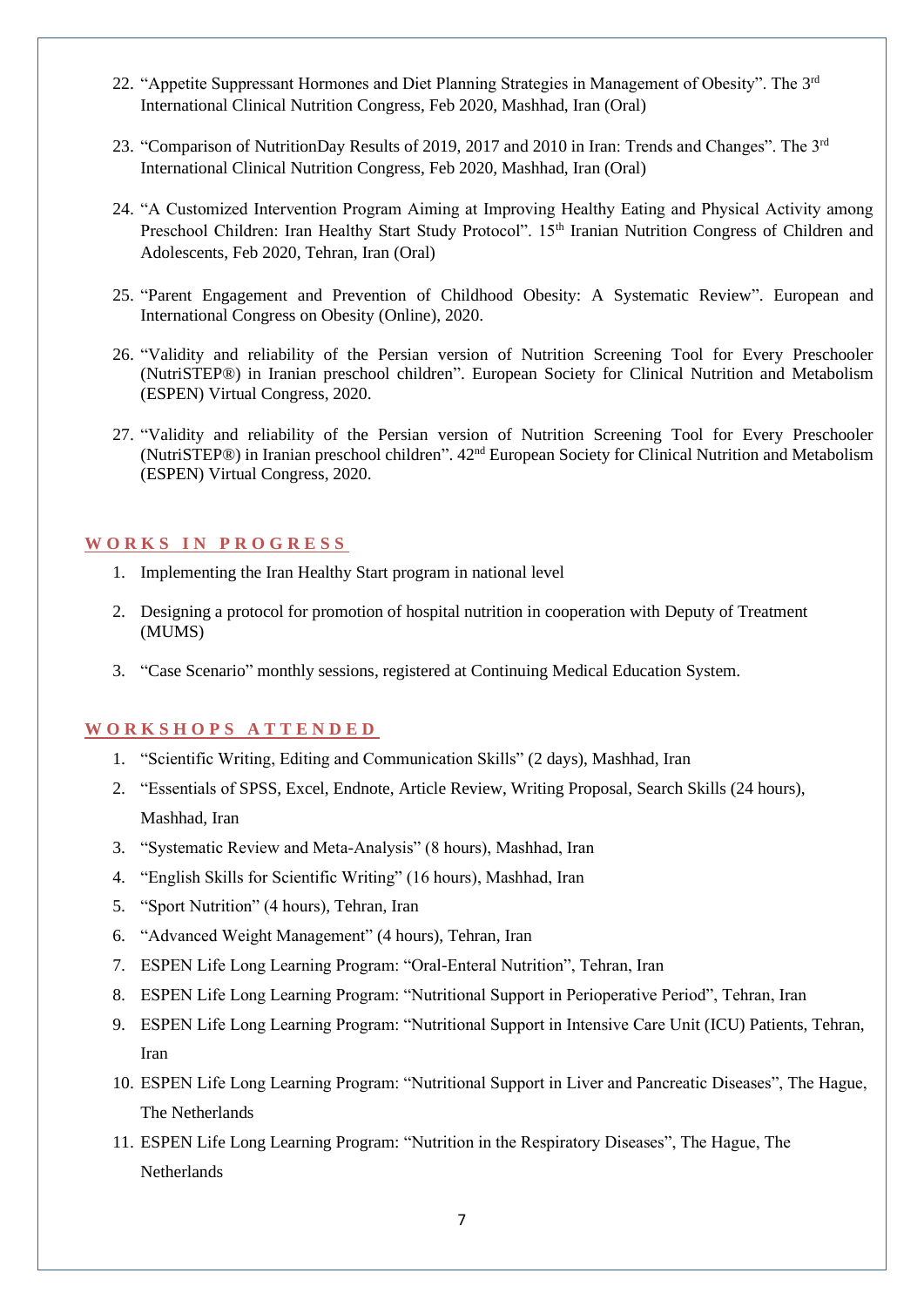- 12. ESPEN Life Long Learning Program: "Nutritional Support in Diabetes and Dyslipidemia", The Hague, The Netherlands
- 13. ESPEN Life Long Learning Program: "Nutritional Assessment and Techniques, Body Composition and Energy Balance", The Hague, The Netherlands
- 14. ESPEN Life Long Learning Program: "Let's Talk about Nutrition", The Hague, The Netherlands
- 15. ESPEN Life Long Learning Program: "Nutritional Support in Pediatric Patients", The Hague, The Netherlands
- 16. ESPEN Life Long Learning Program: "Nutritional Support Outside the Hospital: Home Parenteral Nutrition in Adult patients", Manila, Philippines
- 17. ESPEN Life Long Learning Program: "Nutritional Support in Neurological Diseases", Manila, Philippines
- 18. ESPEN Life Long Learning Program: "Nutritional Support in Cancer", Mashhad, Iran
- 19. ESPEN Life Long Learning Program: "Nutritional Support in Gastrointestinal Diseases", Mashhad, Iran
- 20. ESPEN Life Long Learning Program: "Approach to Parenteral Nutrition", Mashhad, Iran
- 21. Evidence-Based Medicine" workshop, by National Institute for Medical Research Development (NIMAD), Mashhad, Iran (12 hours)

### SKILLS, INTERESTS AND ACTIVITIES

- 1. Certificated for operation of SphygmoCor XCEL Pulse Wave Velocity Measurement System
- 2. Diploma for "Genetic Engineering and Biotechnology" from "Iran Technical and Vocational Training Organization", 1391, (score: 98/100)
- 3. Television performance, 12 episodes (Topic: Healthy Eating), summer 1394.
- 4. TV and radio performance, 15 episodes (Topic: Healthy Eating and Physical Activity in Children), winter 1396. (available from: [www.IranHealthyStart.com\)](http://www.iranhealthystart.com/)
- 5. Television performance, 30 episodes (Topic: Children Tales), spring and summer 1383-84
- 6. Participation in "Newborn Nutrition Congress" as an executive member, 1383, Mashhad, Iran.
- 7. Participation as moderator of opening and closing ceremonies in "7th International Endodontics Congress" Mashhad, Iran, summer 1383.
- 8. Public Education: Several lectures about "Healthy Nutrition in Children" in many education complexes.
- 9. Language:
	- Farsi: native language
	- English: Upper-Intermediate, (MHLE exam score: 76/100)
	- Turkish: almost fluent
- 10. "International Computer Driving License (ICDL)", winter 1390.
- 11. Participation in conduction of a training film in the field of "Newborn Resuscitation". Performing both narration and displays
- 12. Designing a website, addressed [www.pooyadam.ir](http://www.pooyadam.ir/) for "Pooyadam Cystic Fibrosis Association"
- 13. Art:

Calligraphy, (certificate of superior level from Iran Calligraphy Association)